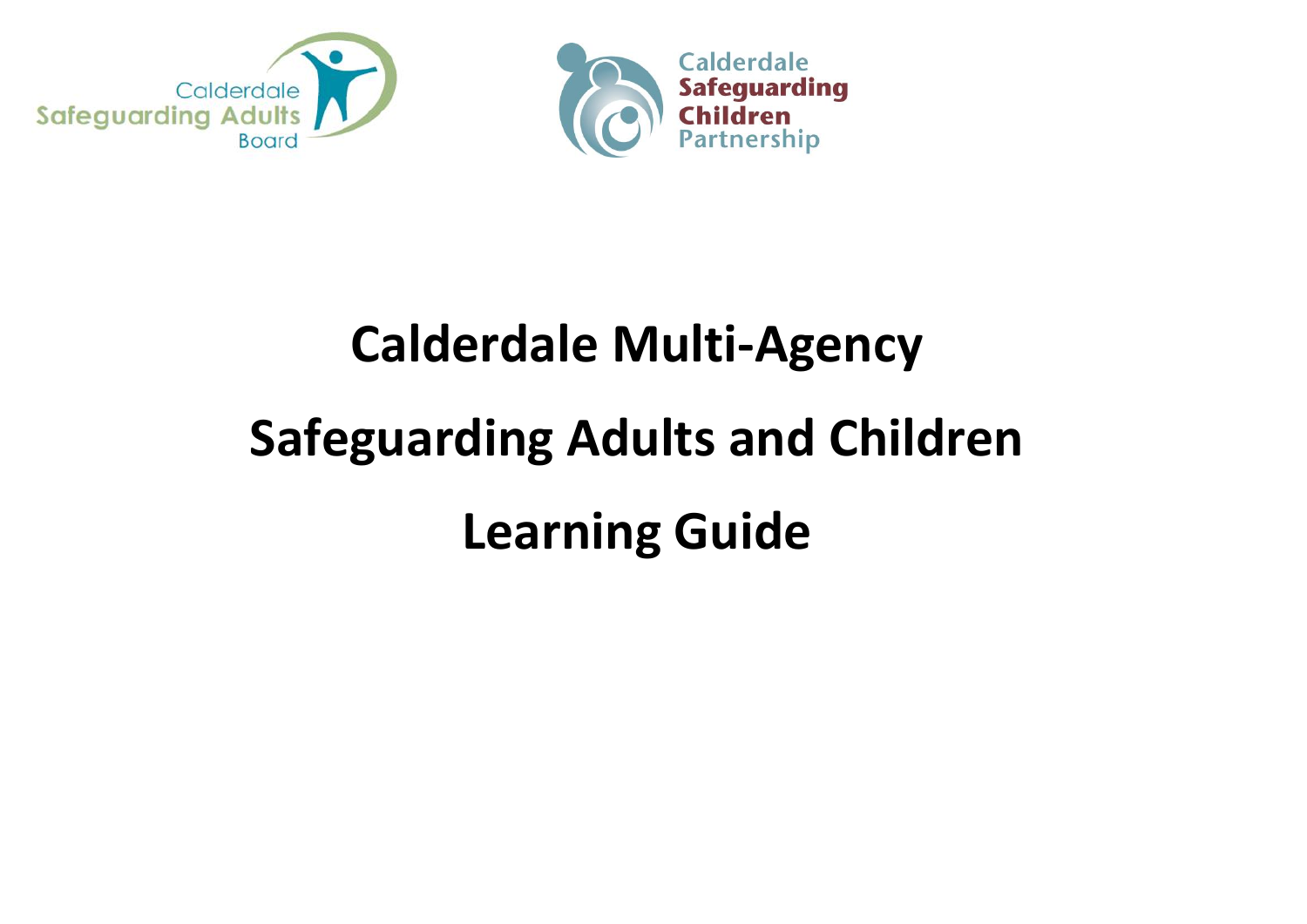## **Introduction**

All the knowledge and skills linked with each course/workshop contribute to the overall competence required to undertake safe Safeguarding practice.

The [eLearning](https://eur03.safelinks.protection.outlook.com/?url=https%3A%2F%2Fcalderdalescp.vc-enable.co.uk%2Fregister&data=04%7C01%7CLeanne.owen%40ckcareers.org.uk%7C65db17a19fd1433a110208d89c24385b%7C917739e5ba764314bf8806a914747ab9%7C0%7C0%7C637431026668531463%7CUnknown%7CTWFpbGZsb3d8eyJWIjoiMC4wLjAwMDAiLCJQIjoiV2luMzIiLCJBTiI6Ik1haWwiLCJXVCI6Mn0%3D%7C1000&sdata=hcJn3hUUq6tLBCGd9an2s7bRf96T8BZQfHgTNaHlcoU%3D&reserved=0) provided by Calderdale Safeguarding Adults Board (CSAB) and Safeguarding Children Partnership (CSCP) provides a good foundation of awareness of a range of subjects. There is a requirement that all participants will have a basic understanding of safeguarding prior to undertaking any direct learning – this may be acquired via e-learning or similar foundation training provided by the employing agency. Additionally, Masterclasses and Conferences are held at regional and local level to address more complex or specialist issues.

Clear learning outcomes underpin every training course. In this way, learners will be assisted by their managers to select the most appropriate event or course to meet their specific learning needs having consideration to the level of training, skills and knowledge required by that individual learner. This would normally link to what level of safeguarding practice the learner operates, for children's workforce this is relevant to the Continuum Of Need (figure 1) and for the adults workforce the Skills and Knowledge table set out in figure 3.

Most of the live training virtual or face-to-face training offered by Calderdale Safeguarding Adult Board and Safeguarding Children Partnership is at an intermediate level relevant to the topic covered.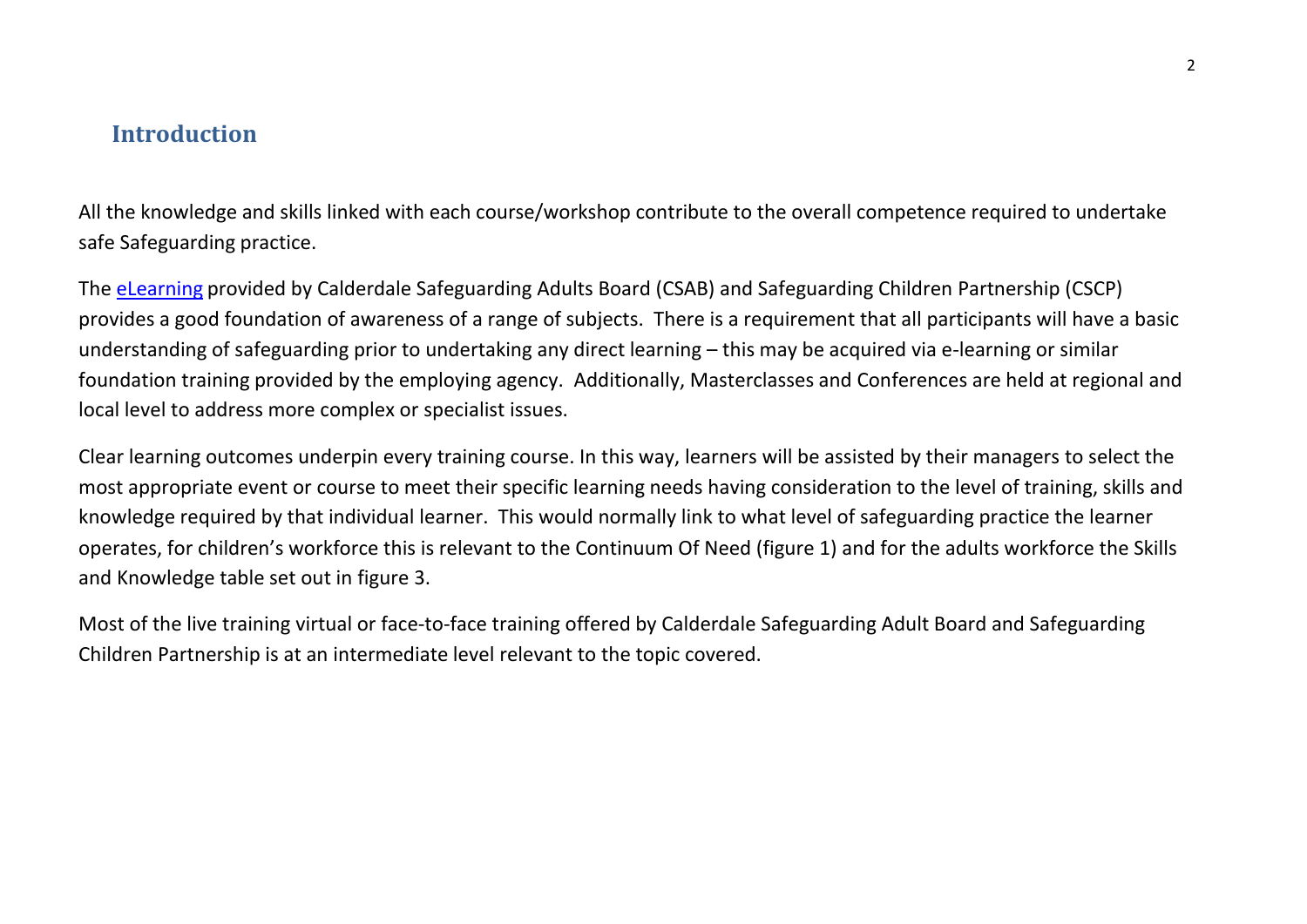#### **Figure 1 - [Continuum-of-Need-and-Response](https://safeguarding.calderdale.gov.uk/wp-content/uploads/2021/09/Continuum-of-Need-and-Response-2021.pdf)**



**Level 1** represents children with no identified additional needs. Their needs are met through accessing universal services. **Level 2** represents children with additional needs that can be met by targeted support by a single practitioner or agency - universal services.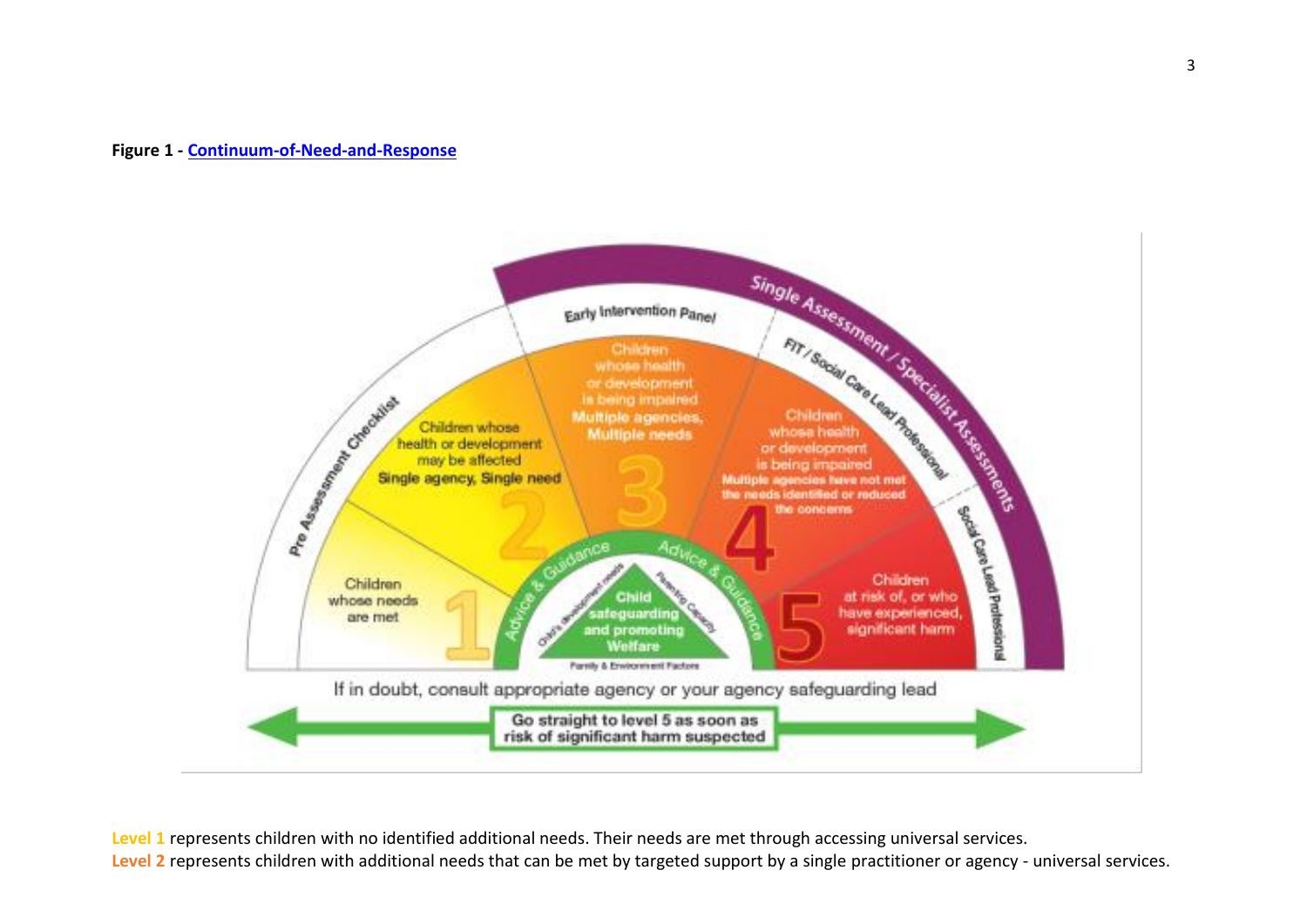**Level 3** represents children with additional needs that can be met by targeted support by a multi-agency integrated support package - mainly universal services coordinating their approach.

**Level 4** represents children with significant additional needs that have not been met following a co-ordinated, multi-agency response from the Early Intervention Panel and for whom significant concerns remain. This is when Children's Social Care may become involved.

**Level 5** represents children with complex needs at the highest level of vulnerability which will be met by multi-agency support from specialist services. (Social Care will always be the lead professional when a child protection enquiry is necessary, S47)

#### **Figure 2 - Skills and Knowledge Required - Children's Services Staff - At a Glance**

N.B. Staff who work across all levels of the Continuum of Need will require underpinning knowledge and skills at all levels dependent on their role and the requirements of the organisation.

| What you do                                                                                                                                                                                                                                                                                                                                                                                                                                                           | <b>Level of Training and Skills and Knowledge Required</b>                                                                                                                                                                                                                                                                                                                                                                                                                                                                                                                                                                                                                                                                                                                                                                                                                                                                                                                                                       | <b>Frequency</b>                                                                                                                                                                                                                                                                 |
|-----------------------------------------------------------------------------------------------------------------------------------------------------------------------------------------------------------------------------------------------------------------------------------------------------------------------------------------------------------------------------------------------------------------------------------------------------------------------|------------------------------------------------------------------------------------------------------------------------------------------------------------------------------------------------------------------------------------------------------------------------------------------------------------------------------------------------------------------------------------------------------------------------------------------------------------------------------------------------------------------------------------------------------------------------------------------------------------------------------------------------------------------------------------------------------------------------------------------------------------------------------------------------------------------------------------------------------------------------------------------------------------------------------------------------------------------------------------------------------------------|----------------------------------------------------------------------------------------------------------------------------------------------------------------------------------------------------------------------------------------------------------------------------------|
| If you work with children and families at level<br>one or two of the Continuum of Need or if you<br>have not undertaken any single, multi-agency<br>training or e-learning in Safeguarding during<br>the last three years                                                                                                                                                                                                                                             | Foundation $-$ requires awareness of :<br>Underpinning legislation, government guidance and local procedures<br>Principles and Concepts of Safeguarding 'Everyone's Responsibility'; 'Early Intervention'; 'Child Protection'; Significant<br>Harm' 'Children who are Looked After'<br><b>Learning from Serious Case Reviews</b><br>Definitions and Indicators of Abuse (including CSE, FGM)<br>Child Development (and vulnerability); Impact of Abusive and Neglectful Parenting on children and young people;<br>Thresholds of need and risk;<br><b>Roles and responsibilities</b><br><b>Allegations against staff;</b><br><b>Support for staff</b><br><b>Skills in:</b><br>Responding to a concern about a child; managing a disclosure; making a referral                                                                                                                                                                                                                                                    | At Induction<br>Minimum of 3 years if not completed<br>any other Safeguarding or e-learning<br>Safeguarding training<br>Some staff will require more frequent<br>safeguarding training dependent on<br>their role, legal and organisational<br>requirements and regulatory body. |
| If you work at level two, three or four of the<br>Continuum of Need with children, young<br>people and/or their parents/carers and you<br>could potentially contribute to assessing,<br>planning, intervening and reviewing the needs<br>of a child and parenting capacity where there<br>are safeguarding concerns. Or you are a Senior<br>Manager with responsibility for the strategic<br>management of services; or an NHS board<br>member or member of the LSCB. | Intermediate - requires application of all of the above and knowledge of:<br>Impact of adult mental ill health, substance misuse, domestic abuse, physical ill-health and disability on family<br>functioning and social circumstances; risks to children;<br>EISA, Early Intervention planning and processes (EI panel);<br>Current thinking in safeguarding, local and national initiatives and developments<br>Skills in:<br>Engaging and developing working relationships with children and families;<br>Gathering information from different sources for assessment purposes;<br>Reflective practice and analysing information on which to base decisions and make plans for children and young people;<br>Applying evidenced based strategies to work with families to overcome resistance to intervention, family difficulties and<br>to build resilience;<br>Multi-agency working (including work with adult services);<br>Giving/receiving safeguarding supervision dependent on role and organisation. | Minimum of 3 years<br>Some staff will require more frequent<br>safeguarding training dependent on<br>their role, legal and organisational<br>requirements and regulatory body.                                                                                                   |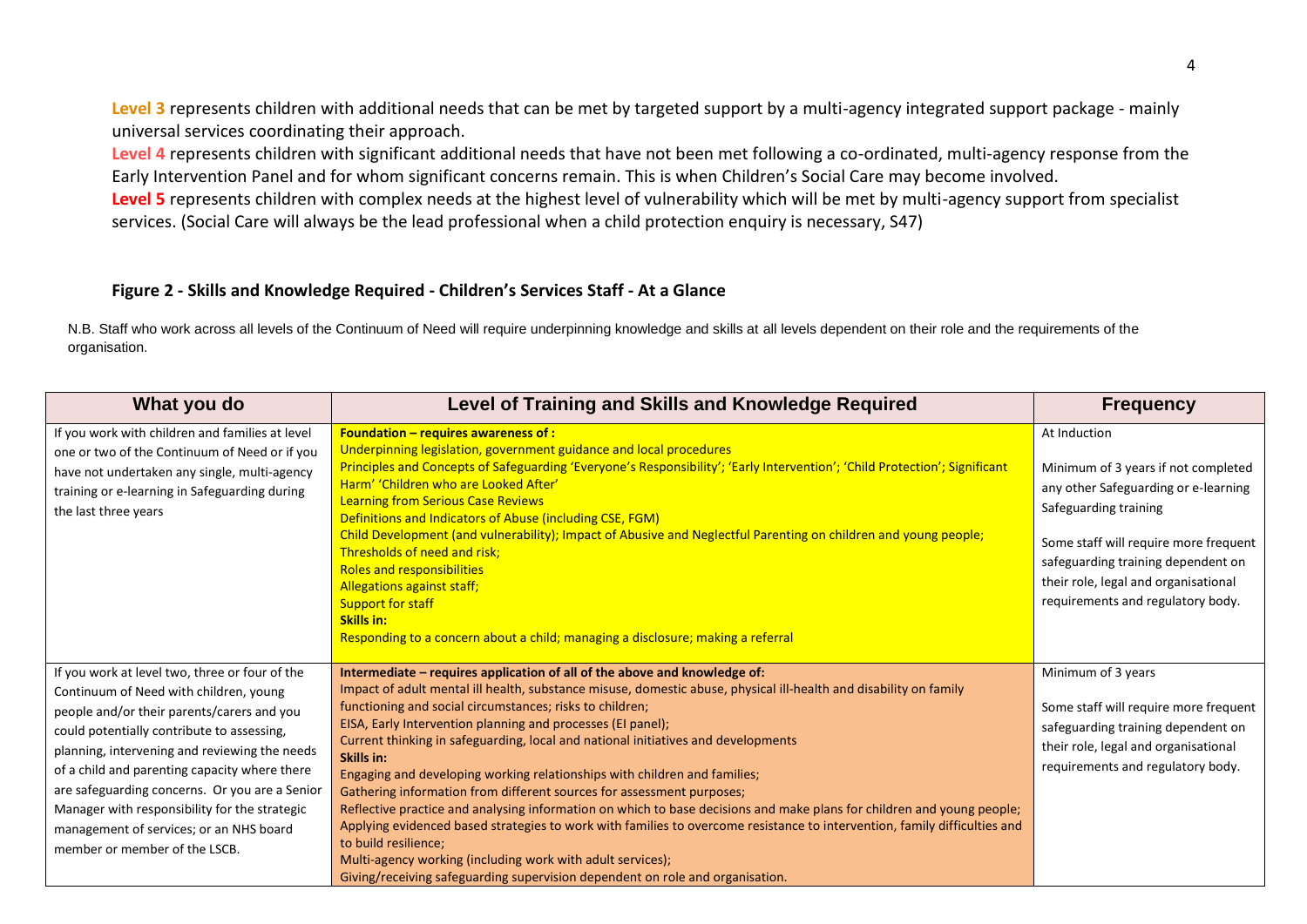| If you work at level four or five of the | Advanced – requires skills and knowledge in all of the above plus specialist knowledge and skills | Minimum of 3 years                                                                                                                                          |
|------------------------------------------|---------------------------------------------------------------------------------------------------|-------------------------------------------------------------------------------------------------------------------------------------------------------------|
| Continuum of Need or undertake           | associated with the specific professional discipline.                                             |                                                                                                                                                             |
| specialist or child protection work      |                                                                                                   | Some staff will require more<br>frequent safeguarding training<br>dependent on their role, legal<br>and organisational requirements<br>and regulatory body. |

### **Figure 3 – Skills and Knowledge Required - Adult Services Staff – At a glance**

| What you do                                                                                                                                                                                                               | Level of Training and Skills and Knowledge Required                                                                                                                                                                                                                                                                                           | <b>Frequency</b>                                                                                                                                         |
|---------------------------------------------------------------------------------------------------------------------------------------------------------------------------------------------------------------------------|-----------------------------------------------------------------------------------------------------------------------------------------------------------------------------------------------------------------------------------------------------------------------------------------------------------------------------------------------|----------------------------------------------------------------------------------------------------------------------------------------------------------|
| If you work with adults at risk or in need of<br>services and you are new to the role or if<br>you have not undertaken any single, multi-<br>agency training or e-learning in<br>Safeguarding during the last three years | Foundation - requires awareness of :<br>Underpinning legislation, government guidance and local procedures - West Yorkshire, North<br>Yorkshire & York Procedures, Care Act 2014<br>Principles and Concepts of Safeguarding 'Everyone's Responsibility'; 'making safeguarding<br>personal; consent/permission to act, MCA                     | At Induction<br>Minimum of 3 years if not completed<br>any other Safeguarding or e-learning<br>Safeguarding training                                     |
|                                                                                                                                                                                                                           | <b>Purpose of and Learning from Serious Adult Reviews</b><br>Definitions and Indicators of Abuse (including DV, FGM, forced marriage)<br><b>Roles and responsibilities</b><br>Allegations against staff;<br><b>Support for staff</b><br><b>Skills in:</b><br>Responding to a concern about an adult; managing a disclosure; making a referral | Some staff will require more frequent<br>safeguarding training dependent on<br>their role, legal and organisational<br>requirements and regulatory body. |
| If you work with adults at risk or in need of<br>services, and you could potentially                                                                                                                                      | Intermediate - requires application of all of the above and knowledge of:<br>Impact of adult mental ill health, substance misuse, domestic abuse, physical ill-health and                                                                                                                                                                     | Minimum of 3 years                                                                                                                                       |
| contribute to assessing, planning,<br>intervening and reviewing the needs of<br>adult where there are safeguarding                                                                                                        | disability on family functioning and social circumstances; risks to adults at risk;<br>Current thinking in safeguarding, local and national initiatives and developments<br>Skills in:<br>Engaging and developing working relationships with adults at risk;                                                                                  | Some staff will require more frequent<br>safeguarding training dependent on<br>their role, legal and organisational                                      |
| concerns. Or you are a Senior Manager<br>with responsibility for the strategic<br>management of services; or an NHS board                                                                                                 | Gathering information from different sources for assessment purposes;<br>Reflective practice and analysing information on which to base decisions and make plans for<br>adults at risk;                                                                                                                                                       | requirements and regulatory body.                                                                                                                        |
| member or member of the CSAB.                                                                                                                                                                                             | Applying evidenced based strategies to work with families to overcome resistance to<br>intervention, family difficulties and to build resilience;<br>Multi-agency working (including work with Children's services);<br>Giving/receiving safeguarding supervision dependent on role and organisation.                                         |                                                                                                                                                          |